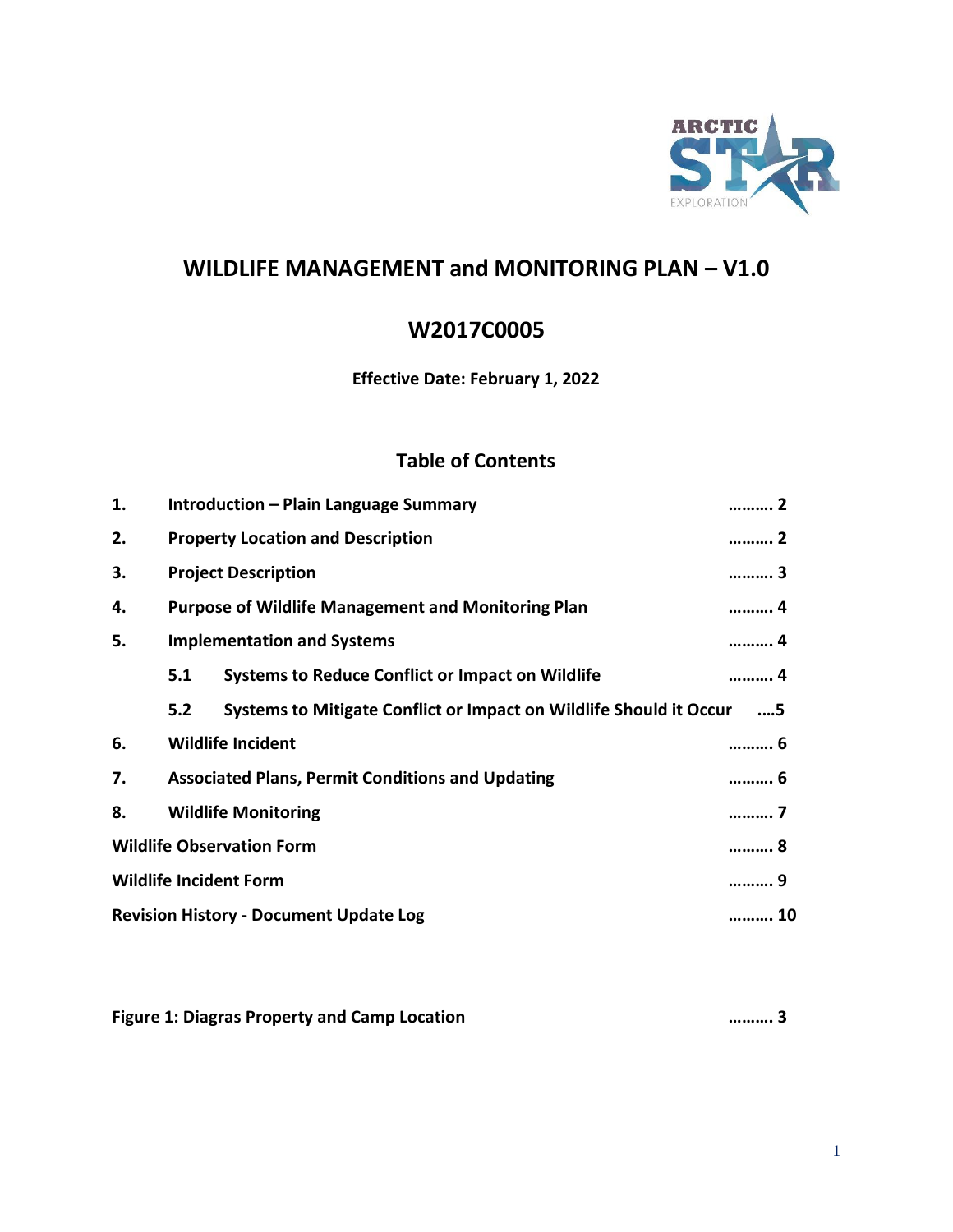### **1. Introduction**

Arctic Star Exploration Corp. has established this Wildlife Management and Monitoring Plan (WMMP) to cover its activities during exploration on the "Diagras" property. All personnel arriving on site shall make themselves familiar with the Plan and the Plan will be part of the induction to new personnel on any work program.

Once a Land Use Permit is approved or modified the LUP Number should be recorded below for copies of this management plan used in the field.

LAND USE PERMIT NUMBER: W2017C0005

This Plan was prepared and approved by Arctic Star Exploration Corp. Additional information or copies are available from Arctic Star Exploration Corp. at (604) 689-1799

The WMMP is designed to reduce the effects of the exploration activities on wildlife and to reduce or eliminate human-wildlife interactions. This is achieved by having preventative systems in place in advance and by understanding the potential triggering events that can lead to wildlife interactions.

No activities from the proposed exploration program will have any adverse effects on the landscape or wildlife. Historic exploration drilling in the area shows that with a minimal drill footprint and effectively implemented reclamation and restoration program, the area quickly reverts back to natural conditions.

## **2. Property Location and Description**

Arctic Star Exploration Corp. has mineral claims on and to the south of Hardy Lake approximately 35 km northeast of Diavik diamond mine and 35 km east of Ekati diamond mine, Northwest Territories. The primary mineral target is diamond-bearing kimberlite. Exploration results to date have been encouraging. The Diagras camp will be used as a staging area for all work site activities. See **Figure 1** for property and camp location.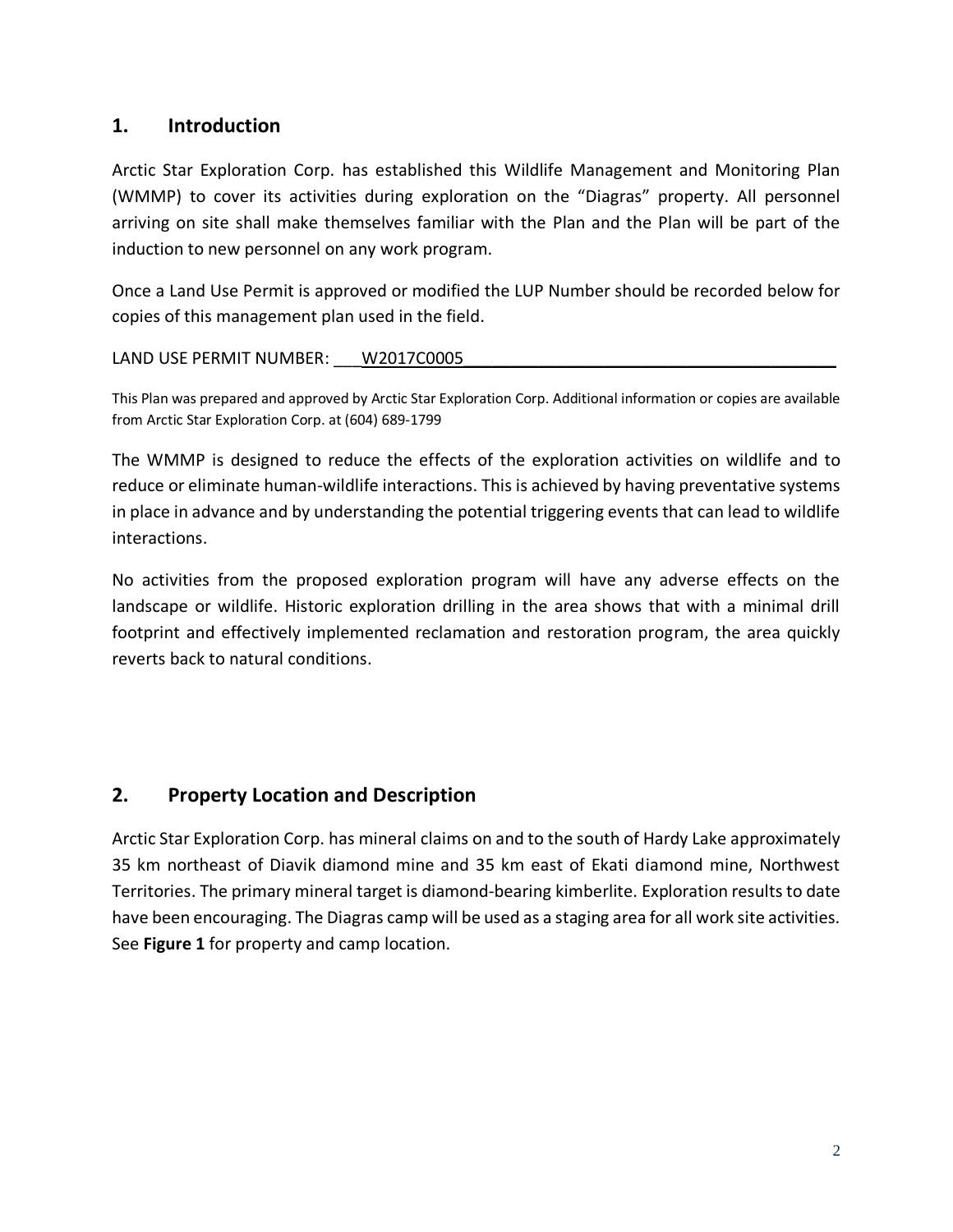

**Figure 1: Diagras property and camp location**

## **3. Project Description**

The Diagras property is in its early stages of exploration. To date 28 kimberlites have been discovered on the property, some of which are significantly diamondiferous. The exploration activities associated with the Land Use Permit and this Wildlife Management and Monitoring Plan consist of constructing a temporary exploration camp and employing exploration techniques such as till sampling and geophysics as well as drilling.

The temporary exploration camp site location is N64° 44' 03", W109° 45' 13" on a flat, low-lying esker in the southeast quadrant of the claim block. See Figure 1. It is a typical exploration style camp consisting of wood framed canvas tents and/or Weather Haven style dwellings to a maximum of 24-person occupancy. Structures include kitchen, dry, office, core shack and sleepers with a few smaller enclosures for storage and generator etc.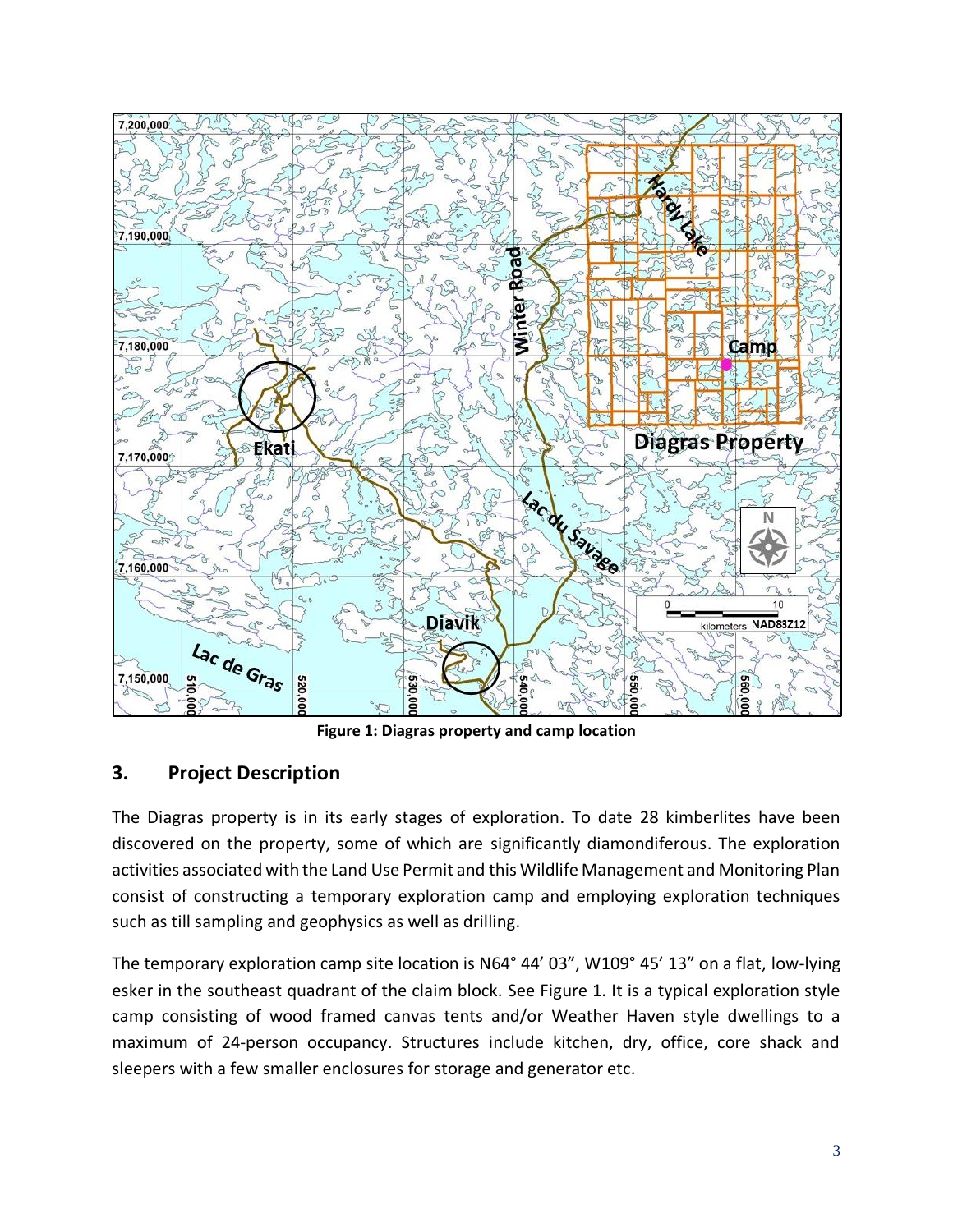Drilling is either core or reverse circulation (RC) or a combination of both. Light weight fly style drills are used and transported between locations via helicopter. The exact locations of future drill sites are not yet known and dependent on the preceding geophysical surveys.

# **4. Purpose of Wildlife Management and Monitoring Plan**

The purpose of the Wildlife Management and Monitoring Plan is to ensure the health and safety of employees and contractors while simultaneously limiting and/or reducing the effects of the exploration program activities on the natural habits and existence of wildlife. The monitoring aspect of the plan is to observe and record the activities of wildlife as they are encountered. The majority of encounters with wildlife are anticipated to be inadvertent and from a considerable distance such as air transportation or binoculars while on field traverse however some encounters can be much closer such as while traversing on highly topographic terrain.

## **5. Implementation and Systems**

The Wildlife Management portion of the Plan is required to minimized conflict and potential harm to both humans and wildlife and ensure the natural course of longevity and abundances of wildlife are not interfered with. The Wildlife Plan will ensure the exploration program and wildlife can coexist with minimum impacts to either. This can be achieved by having systems in place to reduce conflict and by being prepared in advanced with systems to mitigate conflict should it occur.

Working proactively with federal, territorial and aboriginal governments, other relevant organizations, and the general public on all aspects of wildlife and environmental protection also helps to ensure best practices are being followed and that the Company is aware of the latest technology and research such that it can consider updating the Plan.

#### **5.1 Systems to reduce conflict or impact on wildlife:**

- The Company maintains a "no hunting policy" for its employees and contractors.
- The Company has an approved Waste Management Plan to reduce animal attractants in and around camp and enforces "no feeding the wildlife" anywhere on the property.
- The Company has an approved Spill Contingency Plan to minimize the effects of an unanticipated release of a hazardous material on wildlife.
- Any crucial nesting, denning, migratory or river crossing habitat must be avoided by lowflying aircraft.
- Helicopters are to maintain a reasonable height when safe to do so while traversing the property other than take-off and landing. This will reduce startling or panicking wildlife.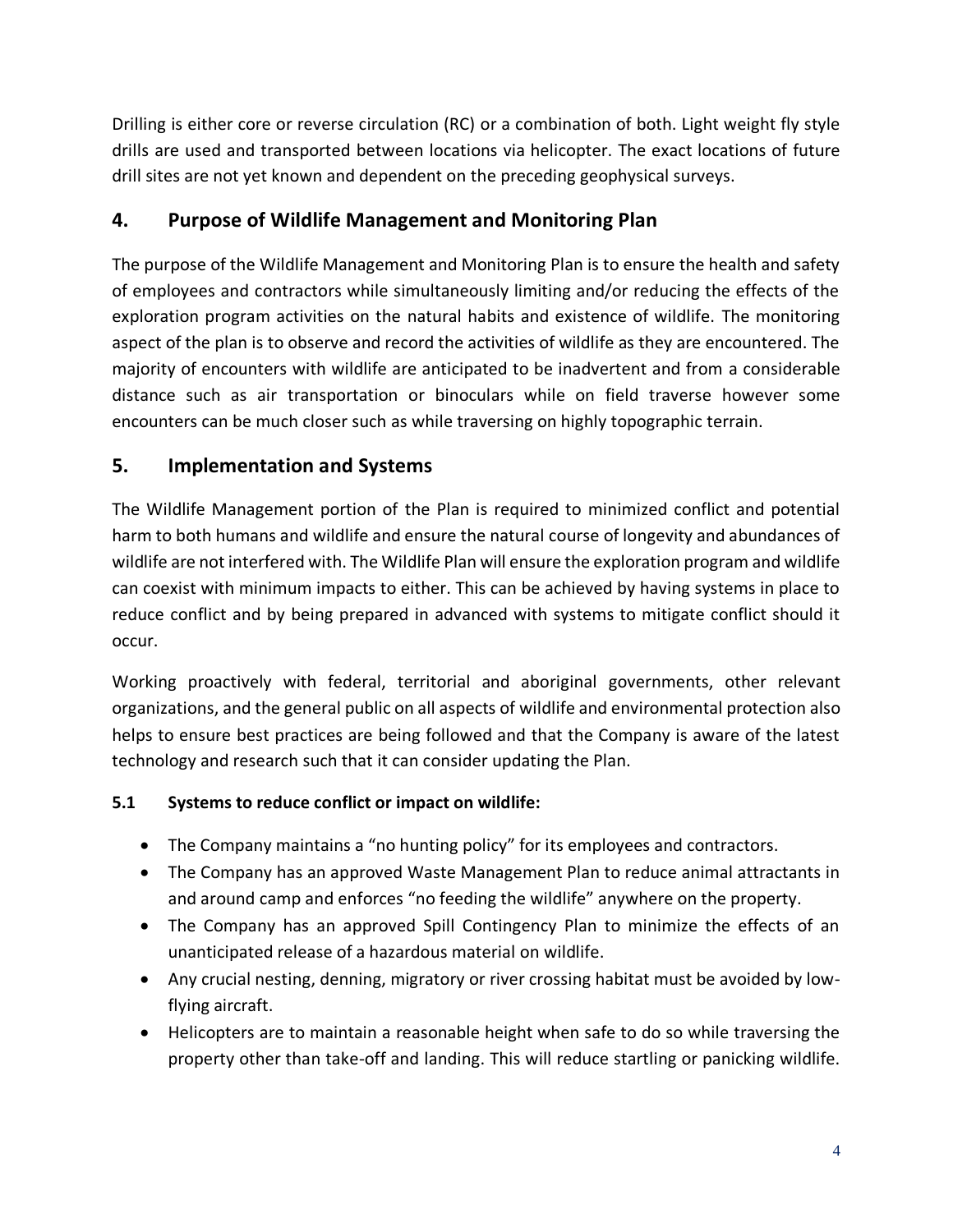There will be no "buzzing" of wildlife or segments of flight designated for the sole purpose of close range "photo ops".

- Fixed wing aircraft are to maintain a reasonable height when safe to do so while accessing the camp for crew and supplies. This will reduce interfering with normal wildlife activities.
- If larger groups of wildlife are encountered at a specific exploration target on the property, the exploration activity at that location can be postponed until the wildlife has moved on.
- Activities in proximity to the following den, river crossing or nesting habitats must adhere to the appropriate buffer distances: a. Peregrine Falcon & Short-Eared Owl = 1.5 km b. Wolf = 800 m buffer (May 1 to July 15) c. Wolverine = 800 m buffer (Feb. 1 to July 15) d. Barrens Grizzly = 1 km (Sept. 30 to March 30).
- Eggs and nests are not to be disturbed by field activities. Nest locations are to be recorded.

#### **5.2 Systems to mitigate conflict or impact on wildlife should it occur:**

- The Company has an approved Spill Contingency Plan to minimize the effects of an unanticipated release of a hazardous material.
- If wildlife is repeatedly attracted to camp or becomes a "familiar face", the camp manager shall thoroughly investigate the food and waste storage areas, incinerator area and grey water disposal areas for any signs of wildlife attractants or evidence of wildlife activity. If any potential attractants or inadequate deterrent infrastructure are found it shall be brought to the attention of the Project Manager and mitigated as soon as practical.
- During the appropriate seasons, field and camp crews will be provided with bear bangers and bear spray to be used in the event of wildlife encounter.
- Firearms in camp or carried in the field shall only be handled and/or operated by personnel with the appropriate licensing and training.
- Firearms in camp shall be unloaded and stored safely out of common areas by personnel with the appropriate licensing and training.
- As a last resort, the helicopter can be used to dissuade wildlife that becomes problematic at or near camp which is not discouraged by other resources such as bear bangers.
- Nuisance wildlife is to be reported to the GNWT wildlife biologist.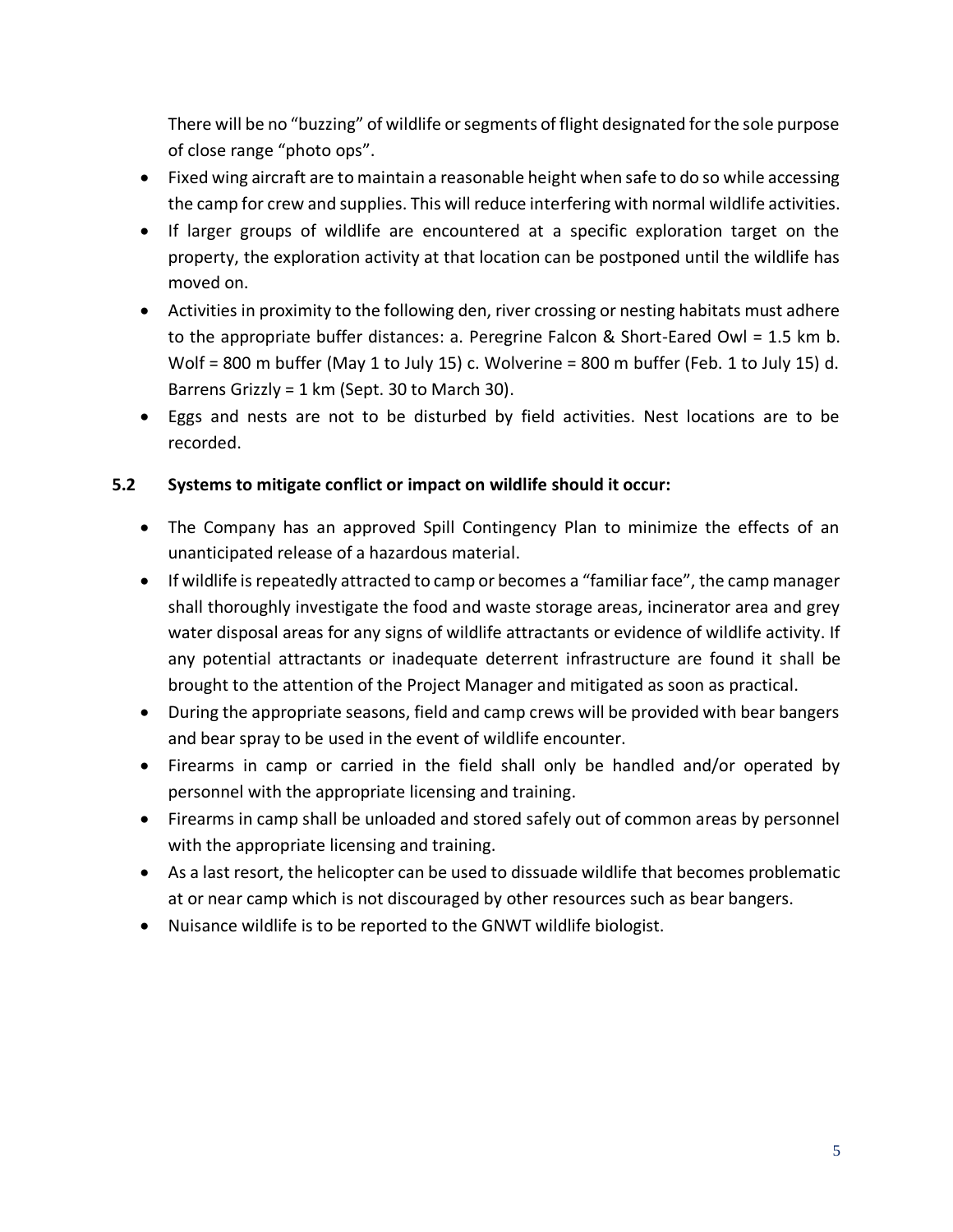# **6. Wildlife Incident**

A wildlife incident is categorized by a range of possible scenarios and/or outcomes ranging from wildlife getting into camp garbage at the minor end of the scale to the most extreme end which would be injury or death to crew or wildlife as a result of human-wildlife interaction.

All wildlife interactions will be thoroughly documented by the Project Manager or appointee. The documentation will be through interview with the person(s) involved in the incident or those that first observed the incident should it not be direct real-time interaction such as post-event observation of equipment damage.

Repeat wildlife incidents will be reported to the GNWT wildlife biologist for recommendations. All psychical human-wildlife contact incidents will be reported to the GNWT wildlife biologist as well as to the emergency wildlife line.

If a significant wildlife incident occurs, all work in and around the area of occurrence shall cease as safety permits and the incident should be investigated by the Project Manager. Work shall only resume if the incident is deemed to be of no further threat to crew or wildlife. Examples would be if the wildlife had moved on to a significant distance or if the triggering event for the incident had been properly mitigated to prevent another occurrence.

#### **Wildlife Emergency 24 Hour GNWT (867) 873-7181**

## **7. Associated Plans, Permit Conditions and Updating**

The company's approved Waste Management Plan is directly linked to this WMMP in that it discusses and lays out procedures to minimize attracting wildlife to food, garbage and grey water in and around the camp as well as to address rules about "do not feed wildlife". The following is a relevant excerpt from the Plan:

*"All waste (including food, domestics waste and petroleum based chemicals) shall be contained and sealed in such a manner as to not attract any wildlife, small or large. All recycling should be washed to avoid any food residue odor, and all food waste should be stored in sealed containers until it is incinerated. All waste should be stored in a central location until it is removed from camp, preferably within a building or a solid wooden structure such as a garbage box. All waste water entering the camp sump should be treated with bleach on a regular basis to avoid the odor of food waste particles."*

The company's approved Spill Contingency Plan is directly linked to this WMMP in that it discusses and lays out procedures to minimize affects on wildlife in the event of an unanticipated release of hazardous fluids or materials such as diesel or gasoline spill.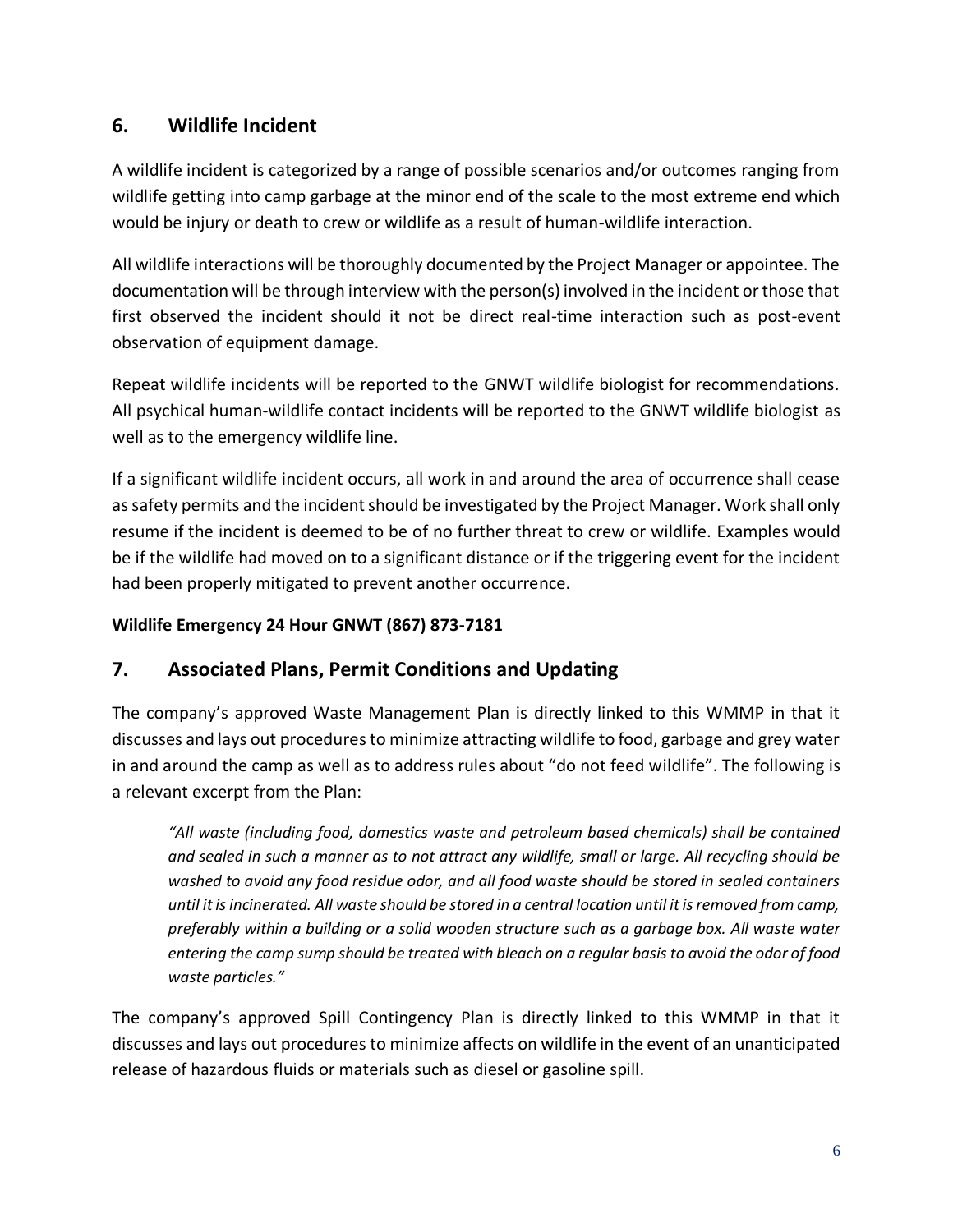This WMMP will be update by Arctic Star Exploration Corp. management or appointed consultants as and when there are changes, updates or upgrades to the Plan. The Plan will be reviewed annually to ensure the contents retain conformity and relevance.

The WMMP will be implemented by the most senior Project Manager or appointee on site during field activities.

The project is at a very early stage with limited activities and occupancy. Cumulative impacts are not considered to be significant at this stage of the project. No linear access travel corridors are being created and activities at specific exploration sites are in the several days to weeks time frames.

The conditions in the Land Use Permit are sufficient to mitigate any cumulative impacts the project may have at this stage. Two of the most relevant conditions of the permit that apply to the overarching WMMP are:

- # **23. DRILLING WASTE CONTAINMENT; The Permittee shall not allow any Drilling Waste to spread to the surrounding lands or Watercourses.**
- # **27. HABITAT DAMAGE; The Permittee shall take all reasonable measures to prevent damage to wildlife and fish Habitat during this land-use operation.**

Climate change has not been a consideration in this version of the Wildlife Management and Monitoring Plan.

## **8. Wildlife Monitoring**

At this early stage of the exploration project, wildlife monitoring will be a passive activity as a part of all employees and consultants' daily activities. Monitoring will be in the form of making note of wildlife sighting and filling out the wildlife log. If a group of workers have the same sighting only one need report. The wildlife log will be made readily available in a common area of camp for ease of accessibility.

Individual and non-systematic wildlife observations have little scientific value however over time the cumulative observation database becomes increasingly important. Timing of spring and fall bear migration through the project area can be predicted. Which esker systems are use more frequently and by what species can be tracked and plotted.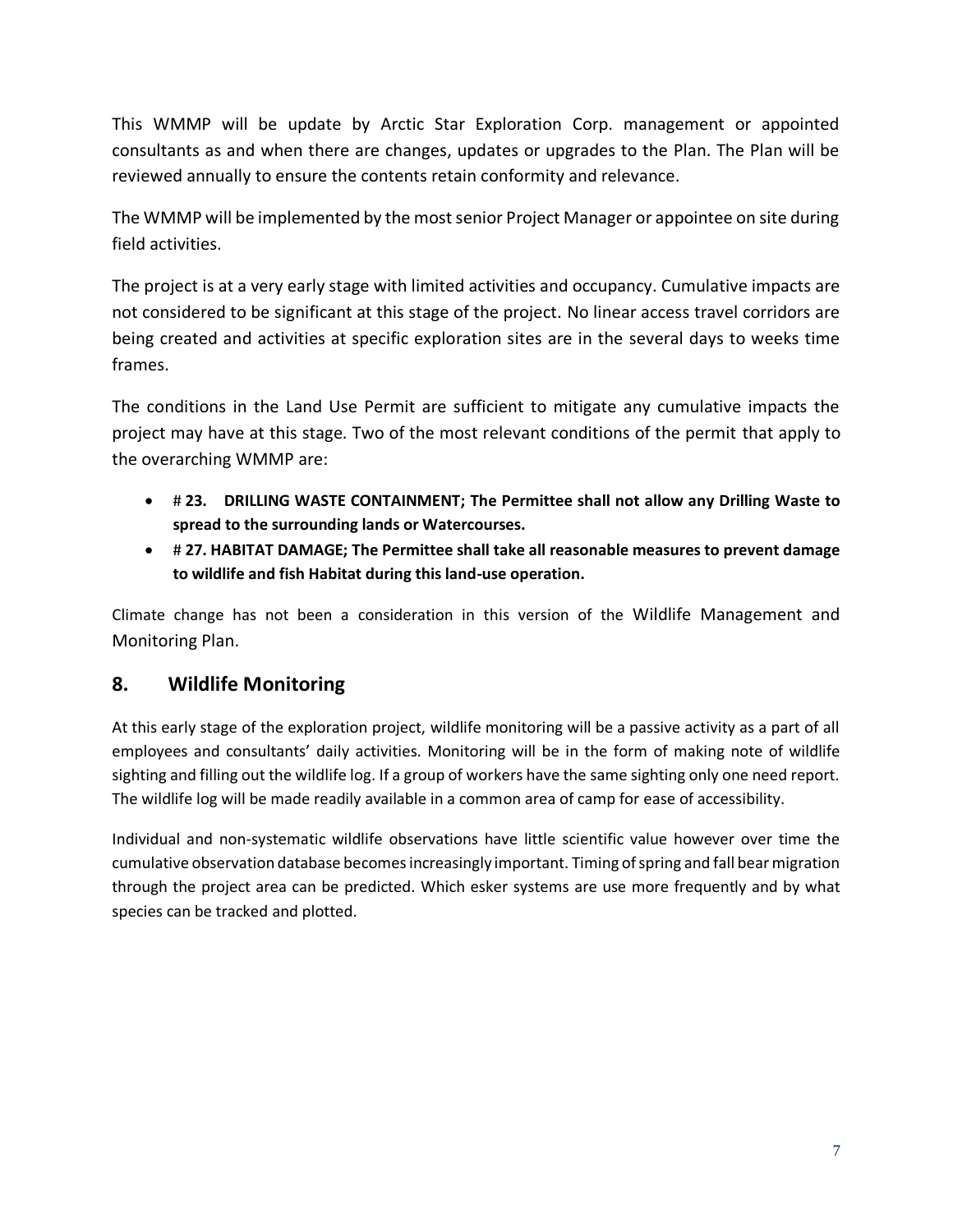# **Wildlife Observation Form - Arctic Star Exploration Corp. Diagras Property**

#### **Wildlife Sighting**

|                                            |                                 |  | Date: __________________________Time: ____________________________Observer: _______________________ |  |  |  |  |
|--------------------------------------------|---------------------------------|--|-----------------------------------------------------------------------------------------------------|--|--|--|--|
|                                            |                                 |  | Species: ________________________ Number Sighted: __________ Gender: ___________                    |  |  |  |  |
|                                            |                                 |  | Location: __________________________________ Distance Sighted From: ____________                    |  |  |  |  |
|                                            |                                 |  |                                                                                                     |  |  |  |  |
|                                            |                                 |  |                                                                                                     |  |  |  |  |
|                                            | <b>Description of Wildlife:</b> |  |                                                                                                     |  |  |  |  |
| $\bullet$                                  |                                 |  |                                                                                                     |  |  |  |  |
| $\bullet$                                  |                                 |  |                                                                                                     |  |  |  |  |
| $\bullet$                                  |                                 |  |                                                                                                     |  |  |  |  |
| <b>Description of Wildlife Activities:</b> |                                 |  |                                                                                                     |  |  |  |  |
| $\bullet$                                  |                                 |  |                                                                                                     |  |  |  |  |
| $\bullet$                                  |                                 |  |                                                                                                     |  |  |  |  |
| $\bullet$                                  |                                 |  |                                                                                                     |  |  |  |  |
|                                            |                                 |  |                                                                                                     |  |  |  |  |

**Completed by: \_\_\_\_\_\_\_\_\_\_\_\_\_\_\_\_\_\_\_\_\_\_\_\_\_\_\_\_\_\_\_\_\_**

Rev # 1.0 Jan 2022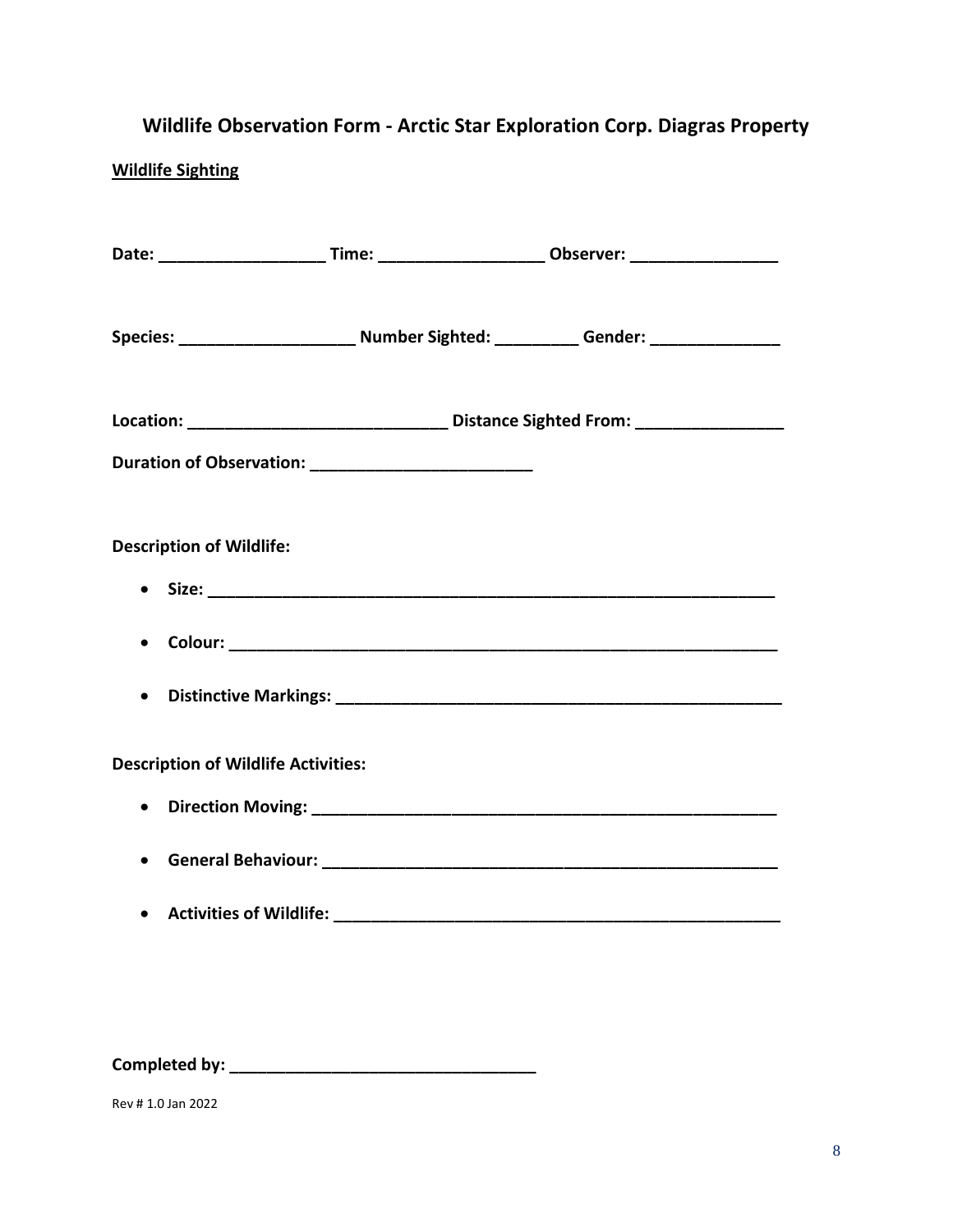# **Wildlife Incident Form - Arctic Star Exploration Corp. Diagras Property**

### **Wildlife Incident**

|                                                                                    | Species: _________________________ Number Sighted: ___________ Gender: _______________ |
|------------------------------------------------------------------------------------|----------------------------------------------------------------------------------------|
|                                                                                    |                                                                                        |
| Description of wildlife incident or interaction (attach additional sheets if need: |                                                                                        |
| <b>Describe Triggering Event:</b>                                                  |                                                                                        |
| Describe Human Response, Deterrents Used:                                          |                                                                                        |
| <b>Describe ENR Communication and Response:</b>                                    |                                                                                        |
| Describe Immediate and Long-Term Measures to Mitigate Incident Recurrence:         |                                                                                        |
|                                                                                    |                                                                                        |
|                                                                                    |                                                                                        |

Rev # 1.0 Jan 2022